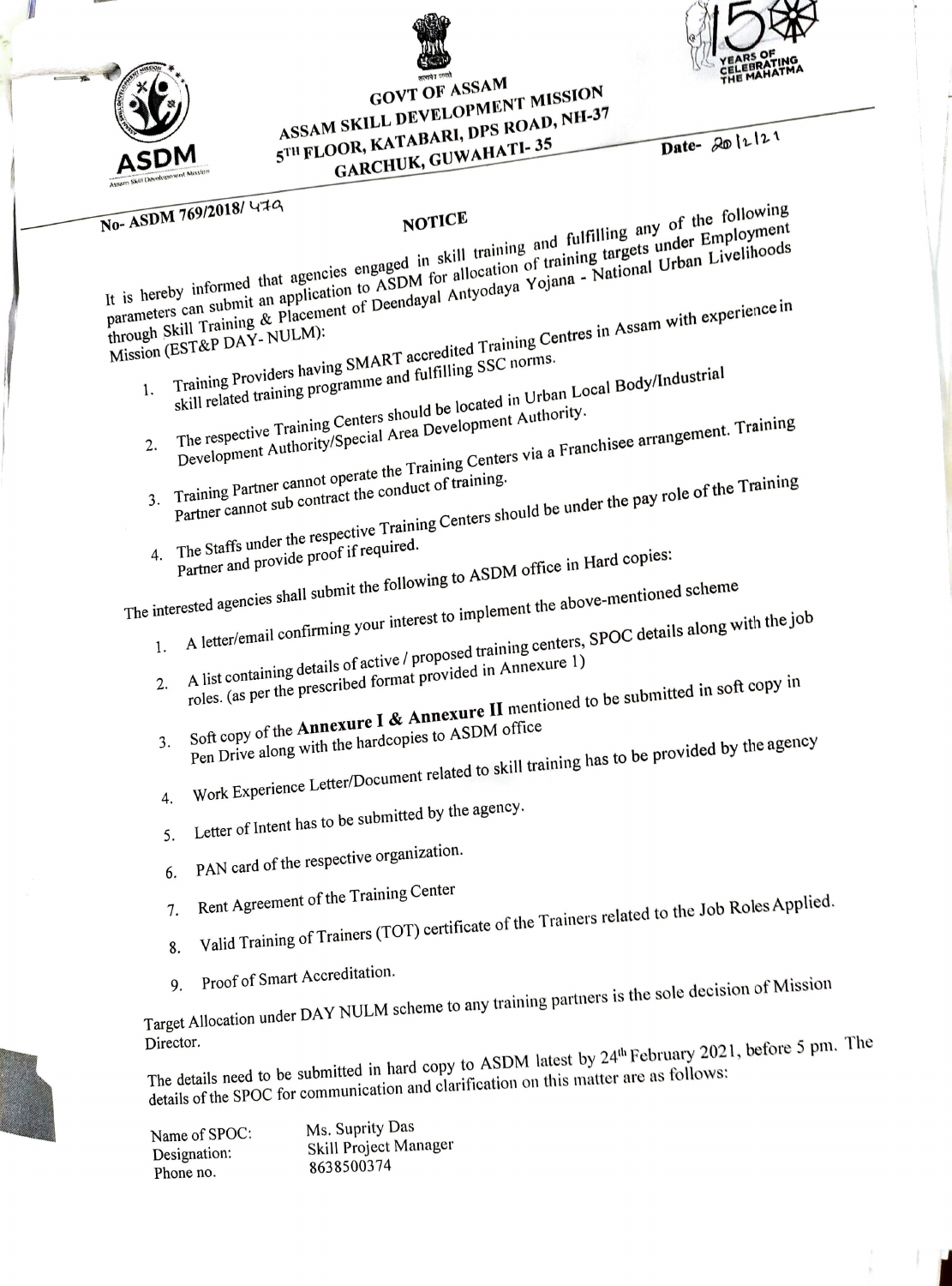## E-Mail IDs to which proposals are to be sent:

- 1. missiondirector asdm@gmail.com
- asdm.nulm.reports@gmail com  $2.$

## Address

Sth Floor, ASDM ORce. Katahari, DPS Romd, Garchuk, Gawahati - 781035, A ssam

sd/ Mission Director. A ssam Skill Development Mission